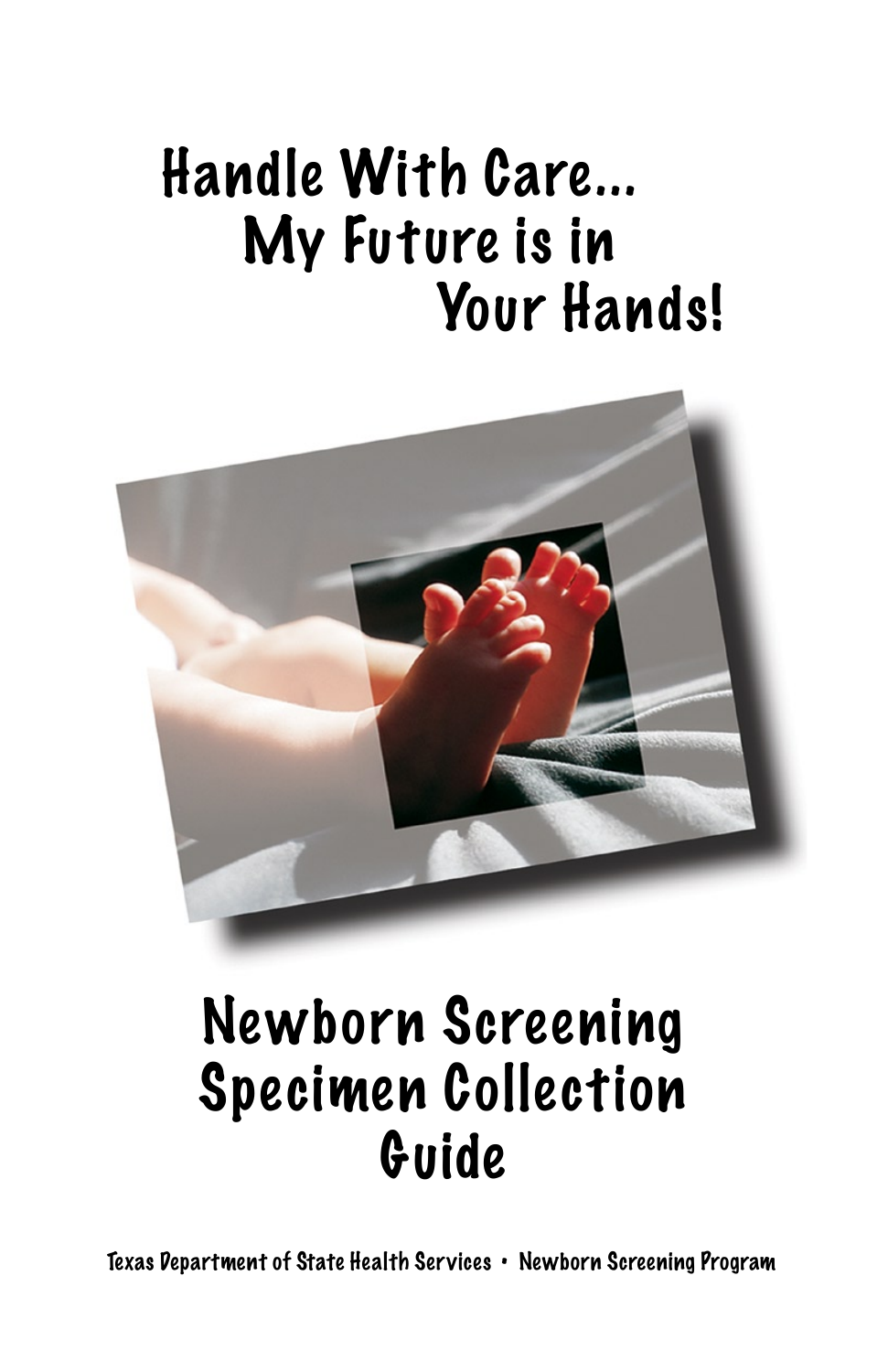### **Texas Department of State Health Services Newborn Screening Program 1100 West 49th Street Austin, Texas 78756 512/458-7111**



#### **1-800-252-8023**

**http://www.dshs.state.tx.us/newborn/ newborn@dshs.state.tx.us**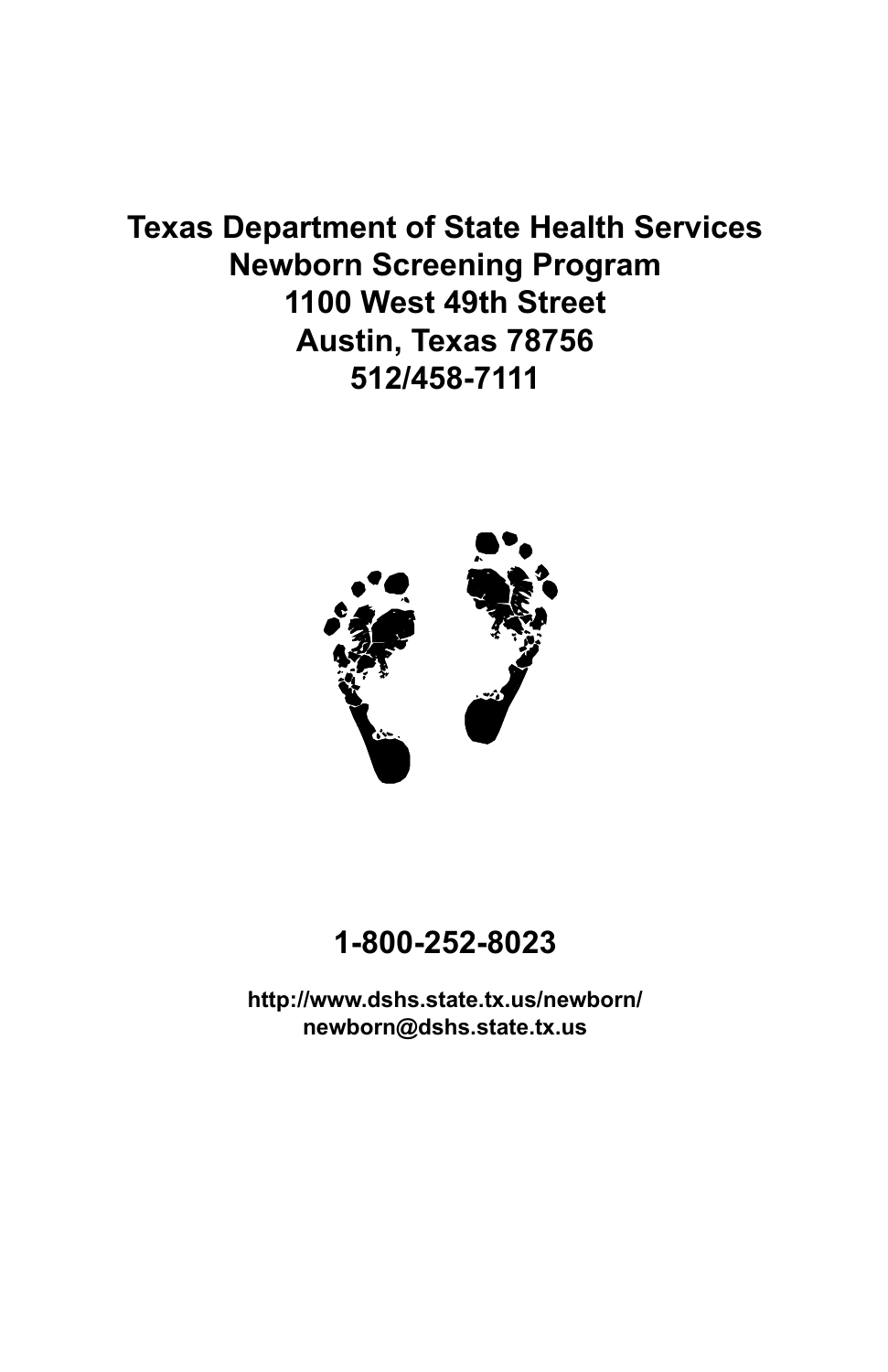

Every baby deserves the best chance to have a healthy future. That is why all children born in Texas are tested for certain serious birth defects.

The most critical step in preventing the damage caused by inherited diseases is to check a newborn's blood within the first 48 hours of life and again at one to two weeks of age. *A satisfactory or valid newborn screening specimen is most important.* These specimens must be submitted to the Texas Department of State Health Services (DSHS) Laboratory on a properly completed filter paper collection form obtained from the department.

**Texas Administrative Code [TAC §37.55(a)]** states either a nonphysician attending the delivery of a newborn or any physician or health care practitioner attending a newborn within the first 30 days of life after delivery shall cause the screens to be performed — and that a *satisfactory and valid* blood specimen be submitted to the DSHS on a properly completed filter paper collection form. The DSHS Laboratory performs the newborn screening test series on specimens received from over 4,000 locations around the state. Approximately 3,000 specimens arrive in the mail each day and each specimen is visually inspected to determine if it is suitable to test.

**Unsuitable specimens** cause delays that can seriously affect the health of a newborn. This booklet shows step-by-step how to collect a *satisfactory and valid* newborn screening specimen. Before collecting a newborn screening specimen, please carefully read and follow the directions provided in this booklet. Keep this booklet in a safe, convenient place for handy reference.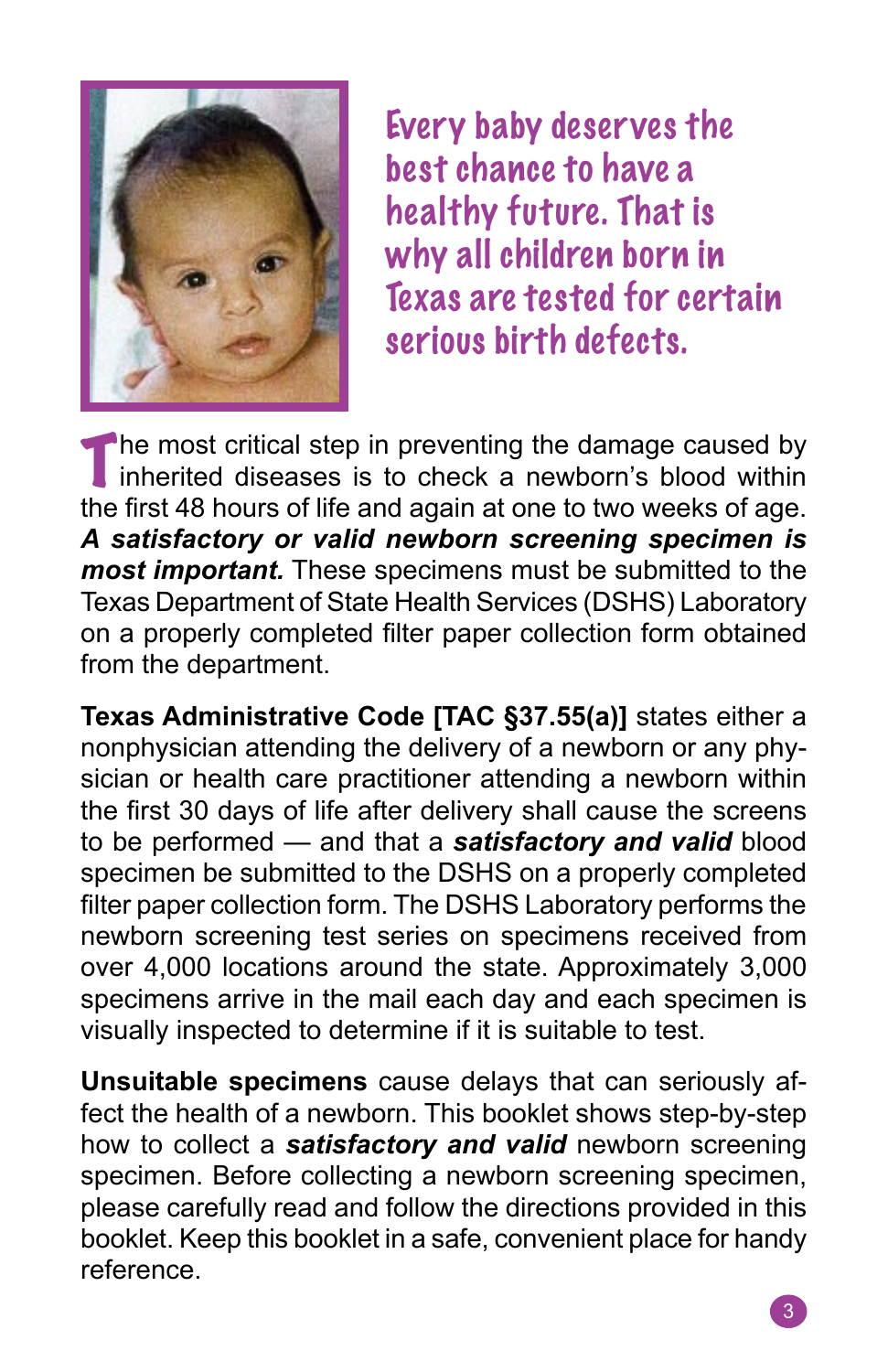### NEONATAL SCREENING BLOOD SPECIMEN COLLECTION AND HANDLING PROCEDURE



**1** Equipment: sterile lancet with tip less than 2.4mm, sterile alcohol prep, sterile gauze pads, soft cloth, blood collection form (check expiration date), gloves.



2 Complete ALL information. Do not contaminate filter paper circles by allowing the circles to come in contact with spillage or by touching before or after blood collection. For 1st screen, remove the Parent Copy and give to the parent. Keep the yellow copy if applicable.



**3** Hatched area indicates safe areas for puncture site.



**4** Warm site with soft cloth, moistened with warm water up to 41°C, for three to five minutes.



5 Cleanse site with alcohol prep. Wipe DRY with sterile gauze pad.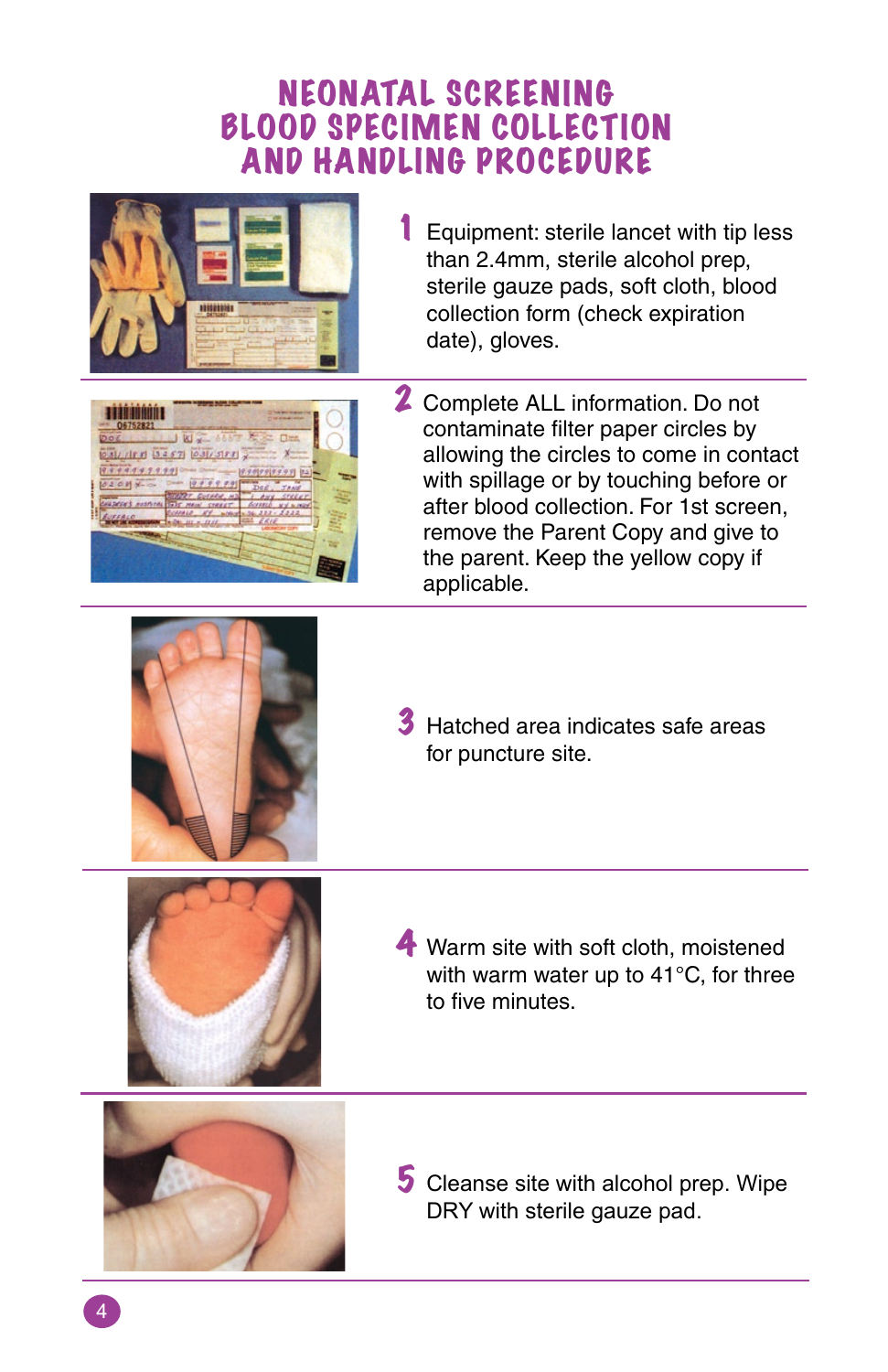

**6** Puncture heel. Wipe away first blood drop with sterile gauze pad. Allow another LARGE blood drop to form.



**7** Lightly touch filter paper to LARGE blood drop. Allow blood to soak through and completely fill circle with SINGLE application to LARGE blood drop. (To enhance blood flow, VERY GENTLE intermittent pressure may be applied to area surrounding puncture site). Apply blood to one side of filter paper only.



**8** Fill remaining circles in the same manner as step 7, with successive blood drops. If blood flow is diminished, repeat steps 5 through 7. Care of skin puncture site should be consistent with your institution's procedures.



**9** Dry blood spots on a dry, clean, flat, horizontal non-absorbent surface for a minimum of four hours.



10 Mail completed form directly to the Newborn Screening Laboratory as soon as possible and **no later** than 24 hours after collecting the specimen.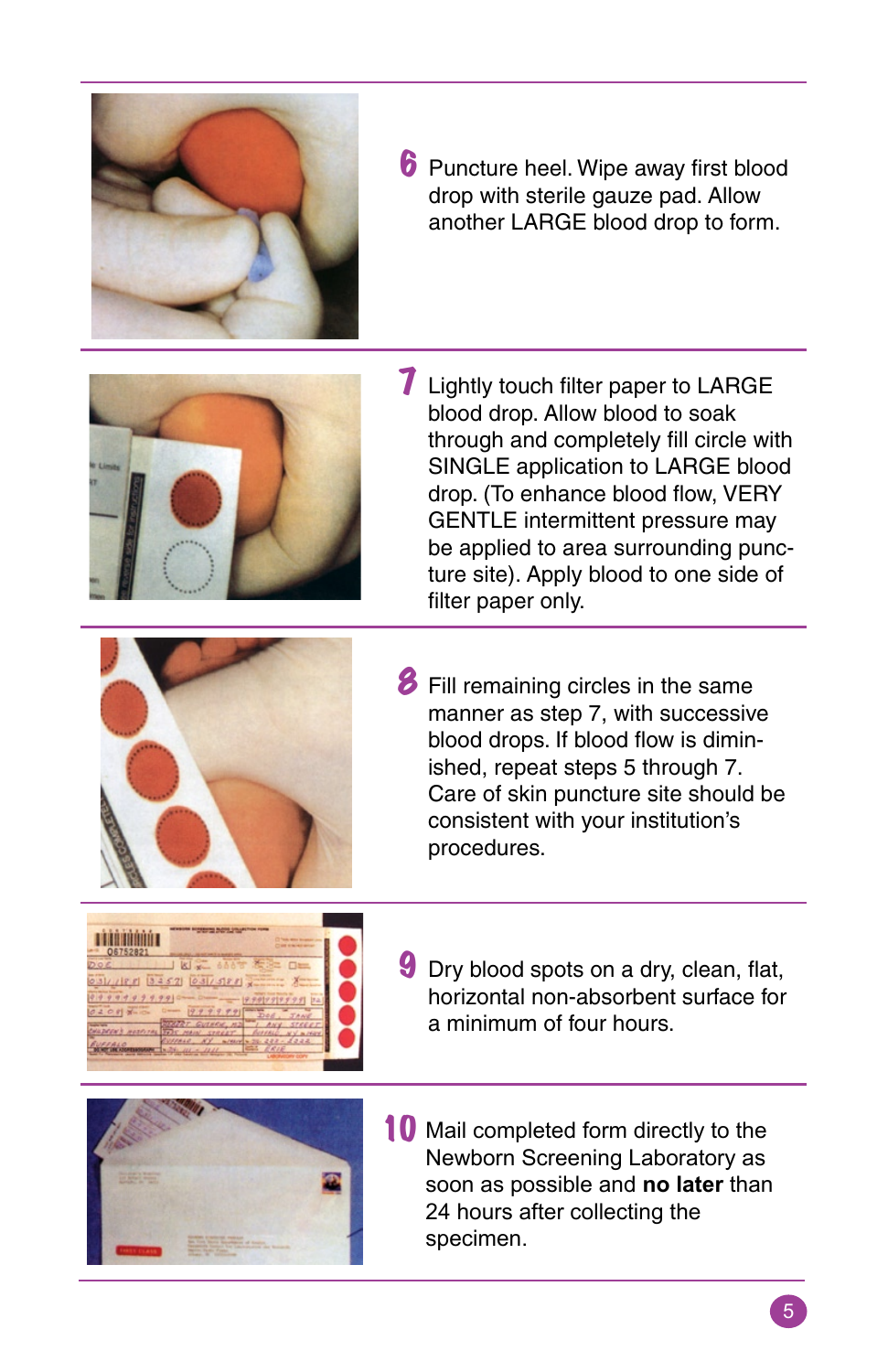### Ideal Newborn Screening Specimen **Characteristics**





Demographic information and **date of collection** must be filled in completely. (Specimens without a date of collection **will be rejected**)

Use only Newborn Screening cards that HAVE NOT expired.



All five circles are completely filled and saturated with blood. Universal precautions pertaining to blood and body fluids should be maintained.



Blood should be applied from only one side of the paper and appear as an even, uniform layer. The recommended collection technique is to absorb the blood directly from the heel onto the back of the paper while watching the circle to ensure that it completely fills.



The specimen should be air dried for at least 4 hours on a flat, nonabsorbent surface in a horizontal position, protected from heat or direct sunlight.



The specimen should be mailed no later than 24 hours after collection (accumulated or "batched" specimens may result in specimens too old to test).



U.S. Postal regulations require that dried blood spots be double contained for shipping. Use flap on specimen card as the first containment and the mailing envelope as the second containment.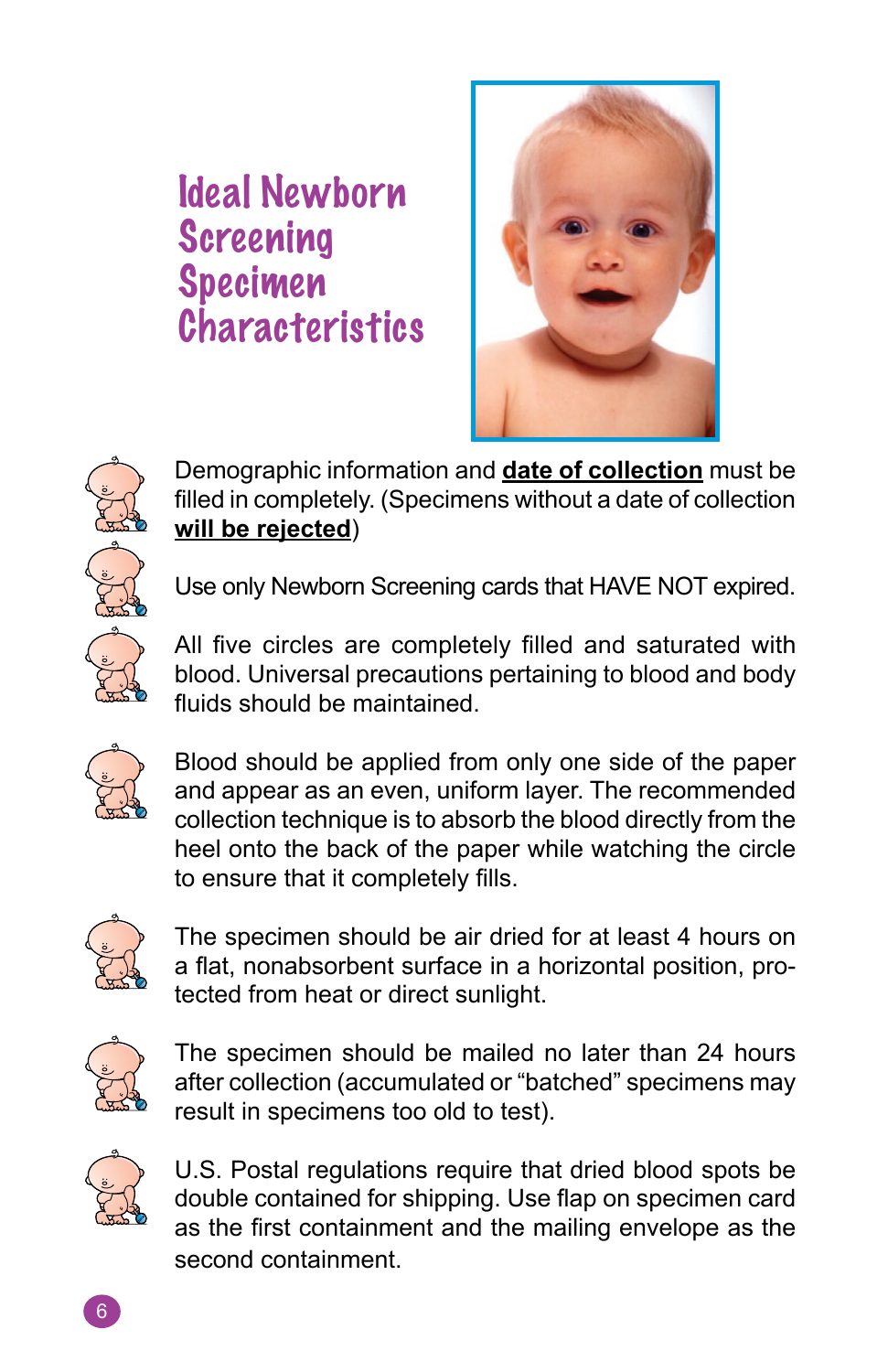

Invalid Newborn Screening Specimen **Characteristics** 

#### **The following characteristics will require a repeat specimen:**

No date of collection.

serum separation.

Newborn screening card has expired.

Specimen accompanied by improper or incomplete demographic data.



Applying blood using capillary tubes. Layering successive drops of blood can cause incomplete or uneven saturation and incomplete filling of each circle.



Anticoagulants (EDTA, citrate) will interfere with NBS assays.



Failing to wipe off alcohol residue can dilute the specimen.



Serum separation caused by specimen being placed in plastic bag or plastic sleeve before the specimen has completely dried.



Specimen placed in a drawer, box, or other container while still wet, or mailing specimen before it has completely dried.

Hanging specimen to dry or standing it on end causing

7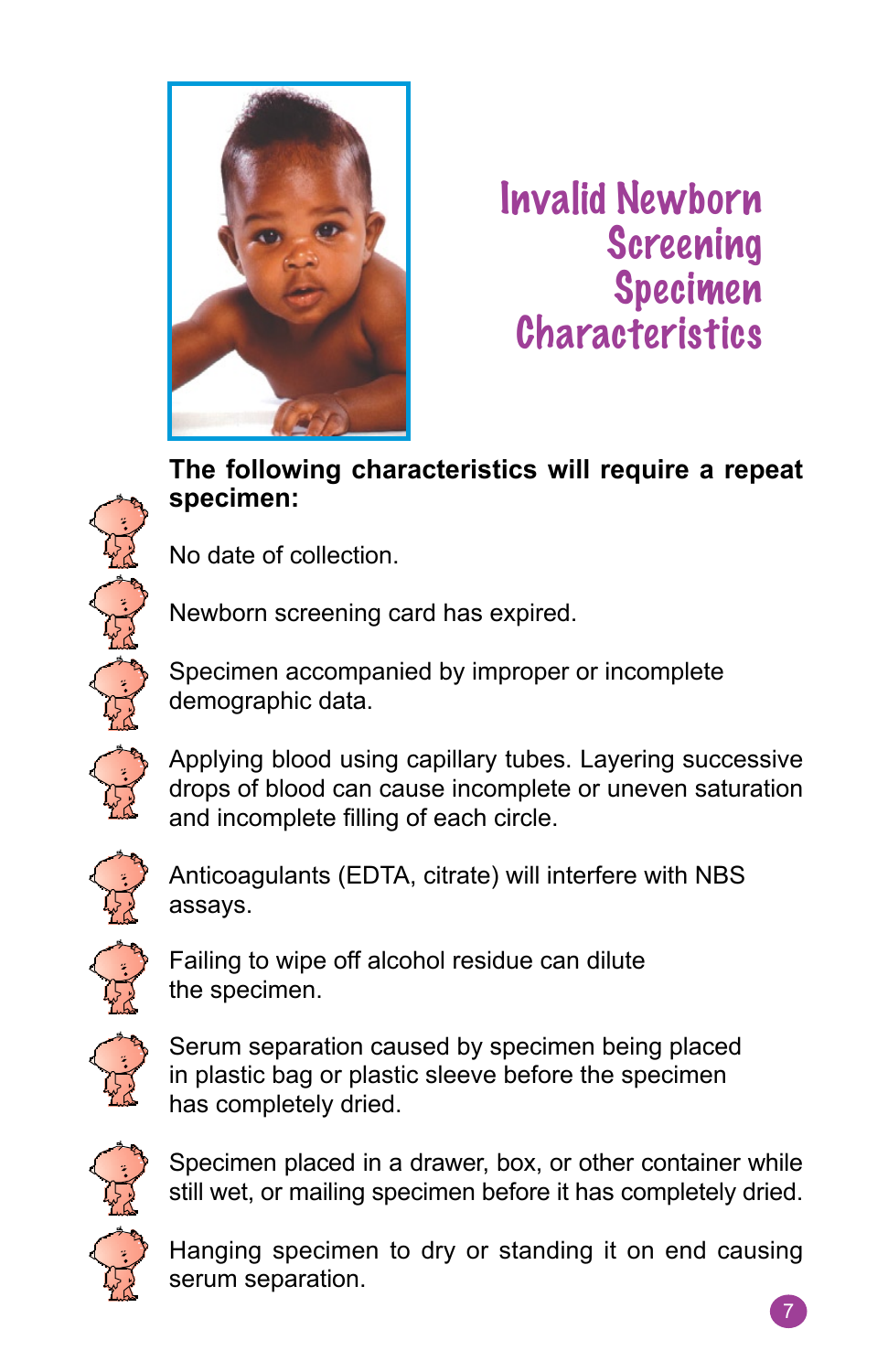### Do the Simple Spot Check … Make Sure Your Specimen is Valid

### **Valid Specimen**



Allow a sufficient quantity of blood to soak through to completely fill the preprinted circle on the filter paper. Fill all required circles with blood. Do not layer successive drops of blood or apply blood more than once in the same collection circle. Avoid touching or smearing spots.

| <b>Invalid Specimens</b>                                                  | <b>Possible Causes</b>                                                                                                                                                                                                                                                                                                                                                            |
|---------------------------------------------------------------------------|-----------------------------------------------------------------------------------------------------------------------------------------------------------------------------------------------------------------------------------------------------------------------------------------------------------------------------------------------------------------------------------|
| $\sim$ $\sim$ $\sim$<br>1. Specimen quantity<br>insufficient for testing. | • Removing filter paper before blood has<br>completely filled circle or before blood<br>has soaked through to second side.<br>• Applying blood to filter paper with a<br>capillary tube.<br>• Allowing filter paper to come in contact<br>with gloved or ungloved hands or sub-<br>stances such as hand lotion or powder,<br>either before or after blood specimen<br>collection. |
| 2. Specimen appears<br>scratched or abraded.                              | • Applying blood with a capillary tube or<br>other device.                                                                                                                                                                                                                                                                                                                        |
| 3. Specimen not dry<br>before mailing.                                    | • Mailing specimen before drying for a<br>minimum of four hours.                                                                                                                                                                                                                                                                                                                  |
| 4. Specimen appears su-<br>persaturated.                                  | • Applying excess blood to filter paper,<br>usually with a device.<br>Applying blood to both sides of filter<br>paper.                                                                                                                                                                                                                                                            |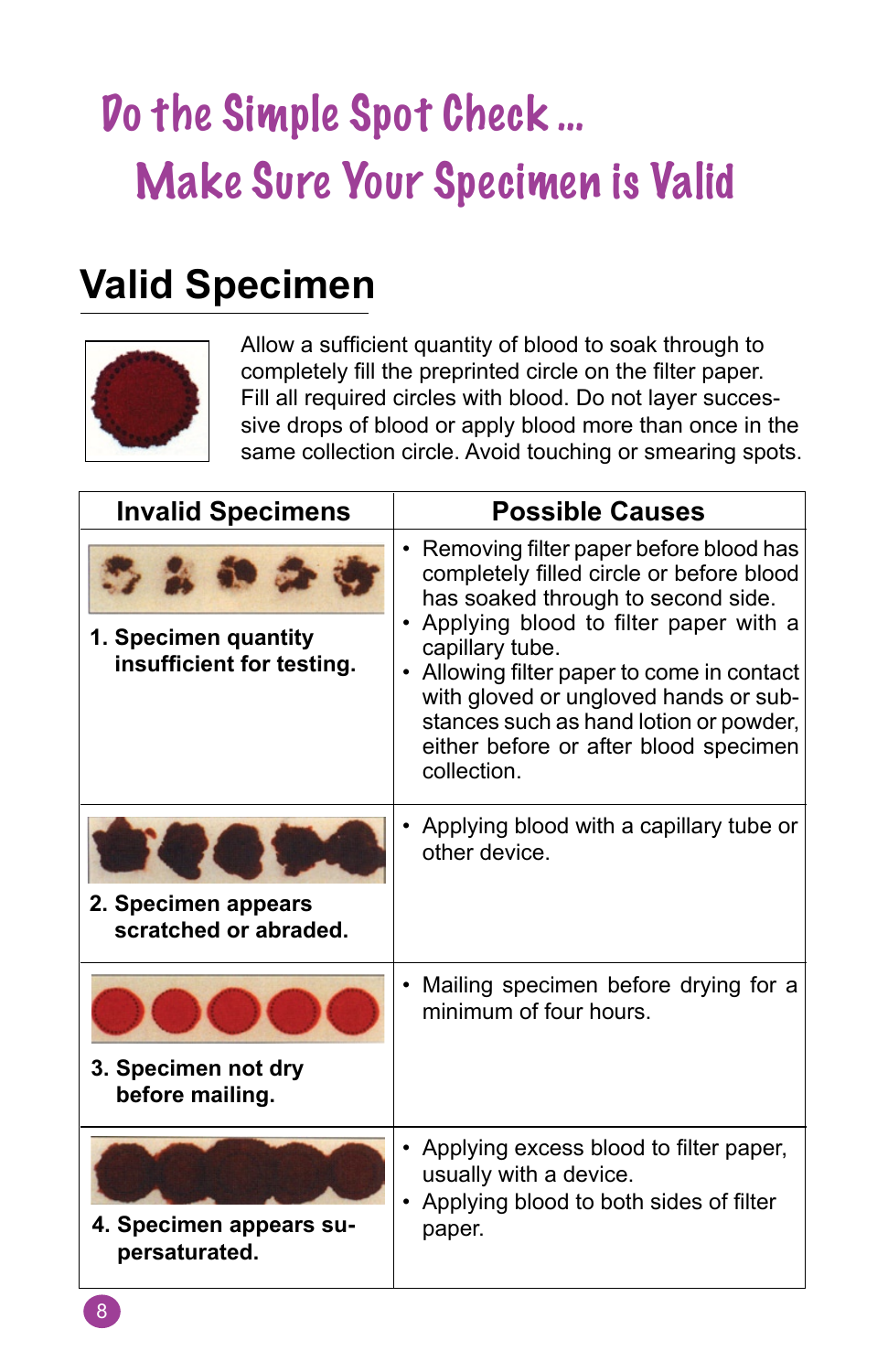| <b>Invalid Specimens</b>                                       | <b>Possible Causes</b>                                                                                                                                                                                                                                                                                                                                        |
|----------------------------------------------------------------|---------------------------------------------------------------------------------------------------------------------------------------------------------------------------------------------------------------------------------------------------------------------------------------------------------------------------------------------------------------|
| 5. Specimen appears<br>diluted, discolored or<br>contaminated. | • Squeezing or "milking" of area surround-<br>ing the puncture site.<br>Allowing filter paper to come in contact<br>with gloved or ungloved hands or<br>substances such as alcohol, formula,<br>antiseptic solutions, water, hand lotion<br>or powder, etc., either before or after<br>the blood specimen collection.<br>Exposing blood spots to direct heat. |
| 6. Specimen exhibits<br>serum rings.                           | Not wiping alcohol from puncture site<br>before making skin puncture.<br>Allowing filter paper to come in contact<br>with alcohol, hand lotion, etc.<br>Squeezing area surrounding puncture<br>site excessively.<br>Drying specimen improperly.<br>• Applying blood to filter paper with<br>capillary tube.                                                   |
| 7. Specimen appears<br>clotted or layered.                     | Touching the same circle on filter paper<br>to blood drop several times.<br>Filling circle on both sides of filter<br>paper.                                                                                                                                                                                                                                  |
| 8. No blood.                                                   | Failure to obtain blood specimen.                                                                                                                                                                                                                                                                                                                             |

### Remember! Handle With Care…



## Our Future is in Your Hands!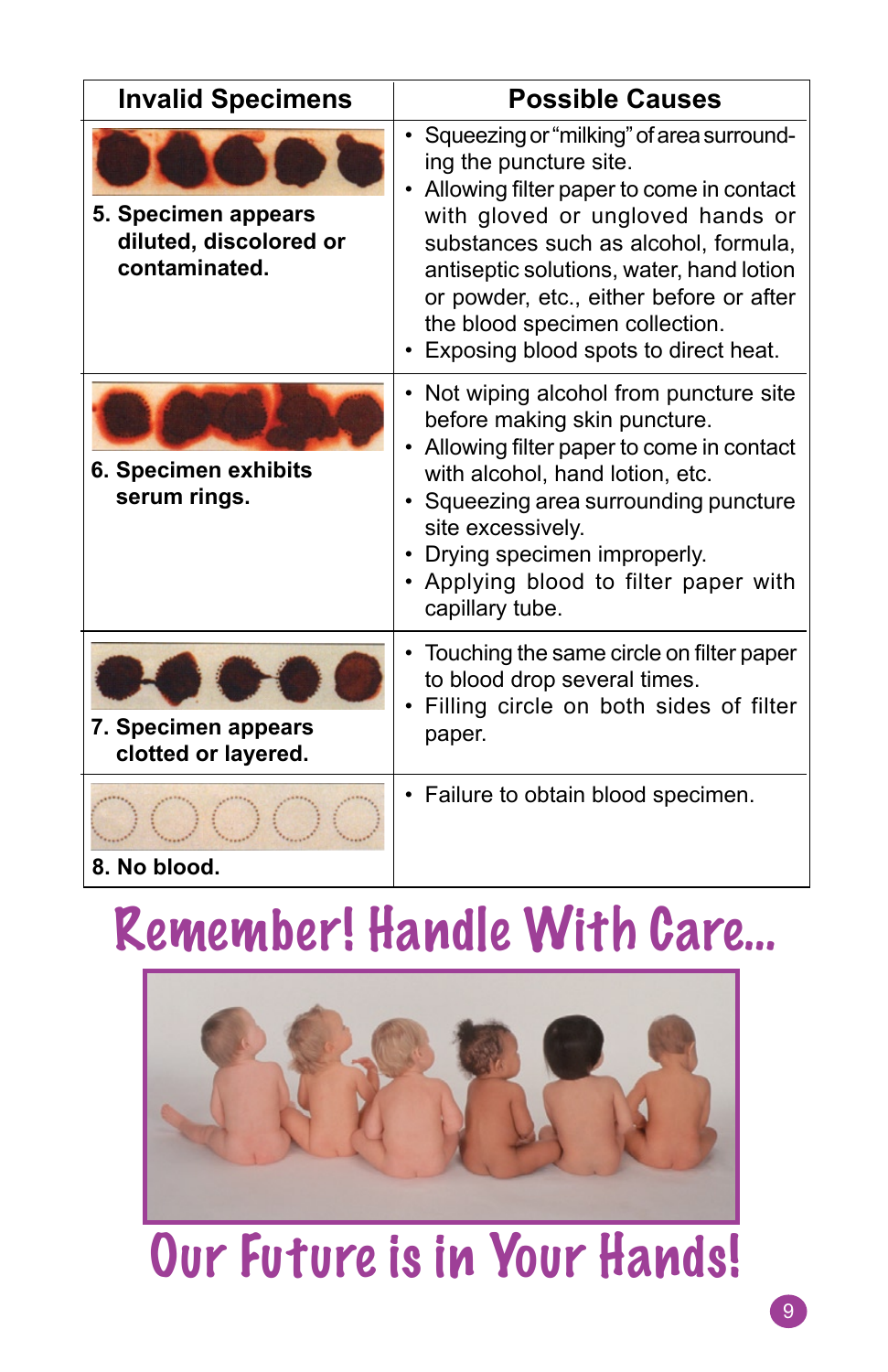# TIPS TO ENSURE VALID SPECIMENS



**Date of collection is required.**



**Use newborn screening cards that have not expired.**



**Fill out demographic information completely and legibly.**



**Don't "batch" specimens (waiting for 4 or 5 specimens to mail at the same time).**



**Plan ahead for holidays and weekends. If the holiday falls on Thursday or Friday, and the specimen is not mailed until Monday, there will be a 3-4 day delay in receiving the specimen in the laboratory.**



**If known, use the DSHS Laboratory number of previous specimens.**



**Mail the specimen from the post office rather than a neighborhood mailbox (specimen could become overheated or baked).**



**Designate a responsible party to mail specimens and to receive results.**



**Keep a log of the form number or keep the yellow copy from all submitted specimens.** 



**The NBS test are not run "stat." Please contact the DSHS Laboratory if results from particular tests are needed as soon as possible.**



**Follow the recommended collection procedures carefully to ensure a specimen is valid and acceptable.**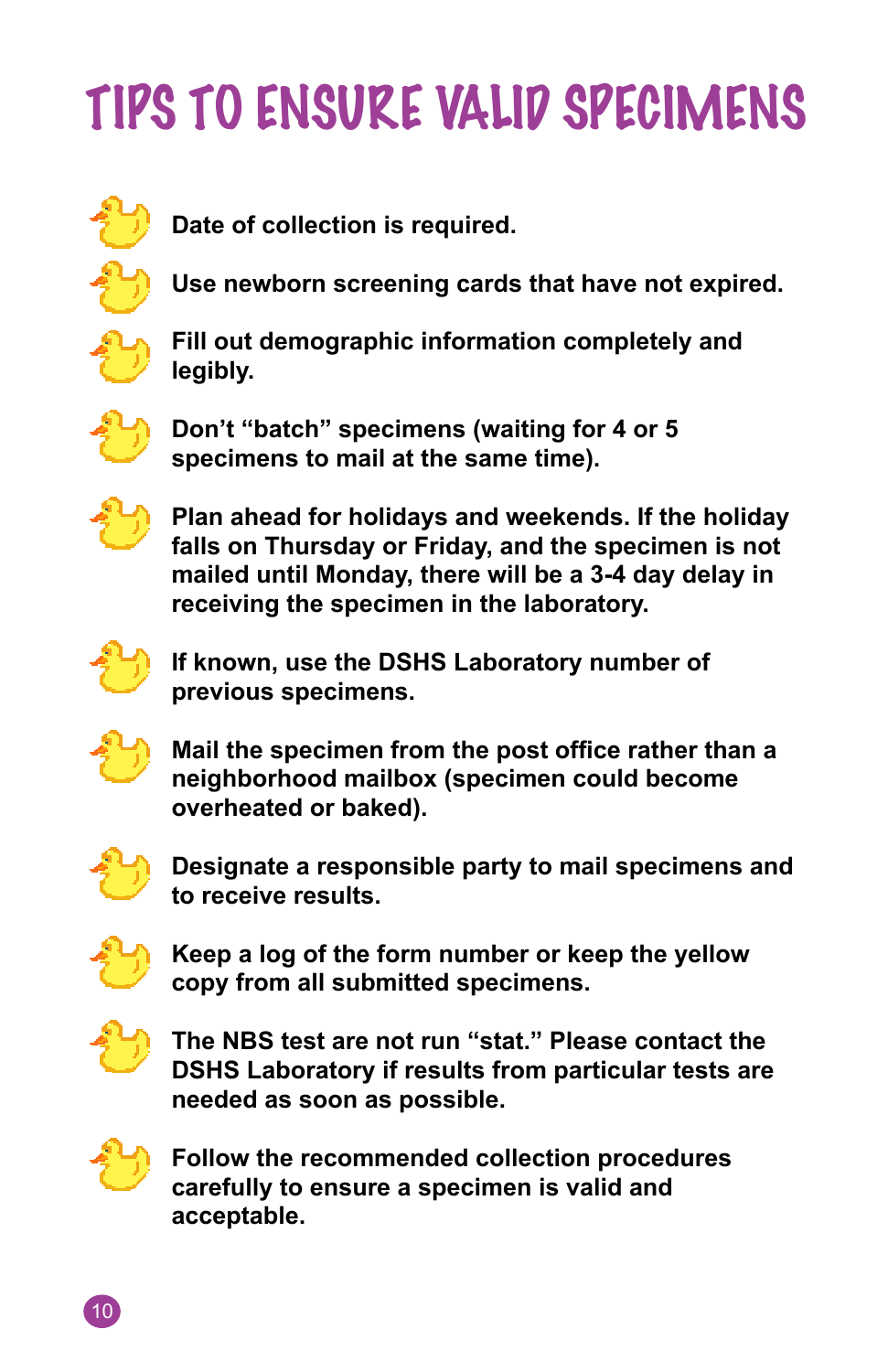#### **For more information call 800/252-8023. Please use the following extensions to direct your call to the appropriate Newborn Screening staff:**

| Laboratory                                                                                                                                                                                                                       | 7333 |
|----------------------------------------------------------------------------------------------------------------------------------------------------------------------------------------------------------------------------------|------|
| $\star$ General information                                                                                                                                                                                                      |      |
| $\star$ Technical information                                                                                                                                                                                                    |      |
| $\star$ Specimen collection and handling procedures                                                                                                                                                                              |      |
| Supplies                                                                                                                                                                                                                         | 7661 |
| ★ Forms (filter paper)                                                                                                                                                                                                           |      |
| $\star$ Envelopes                                                                                                                                                                                                                |      |
| $\star$ Provider labels                                                                                                                                                                                                          |      |
|                                                                                                                                                                                                                                  | 7317 |
| Billing<br>★ Payments (NBS4 Forms)                                                                                                                                                                                               |      |
| <b>Results</b>                                                                                                                                                                                                                   | 7578 |
| screens/disorders, call Case Management.)                                                                                                                                                                                        |      |
| <b>Report Cards</b>                                                                                                                                                                                                              | 6030 |
| port Garus<br>★ Unsatisfactory specimens received and transit time<br>from collection to receipt at the laboratory                                                                                                               |      |
| <b>Case Management</b>                                                                                                                                                                                                           | 2129 |
| $\star$ General information                                                                                                                                                                                                      |      |
| $\star$ Education Materials (Free)                                                                                                                                                                                               |      |
| Congenital Adrenal Hyperplasia (CAH)                                                                                                                                                                                             | 2819 |
| Congenital Hypothyroidism ________________________                                                                                                                                                                               | 3666 |
|                                                                                                                                                                                                                                  | 6827 |
| Hemoglobinopathies (e.g., Sickle Cell Disease)                                                                                                                                                                                   | 6832 |
| Phenylketonuria (PKU)<br>and the contract of the contract of the contract of the contract of the contract of the contract of the contract of the contract of the contract of the contract of the contract of the contract of the | 6827 |
|                                                                                                                                                                                                                                  | 2071 |
| <b>Fatty Acid Disorders, Organic Acid Disorders,</b><br><b>Amino Acid Disorders</b>                                                                                                                                              | 7715 |